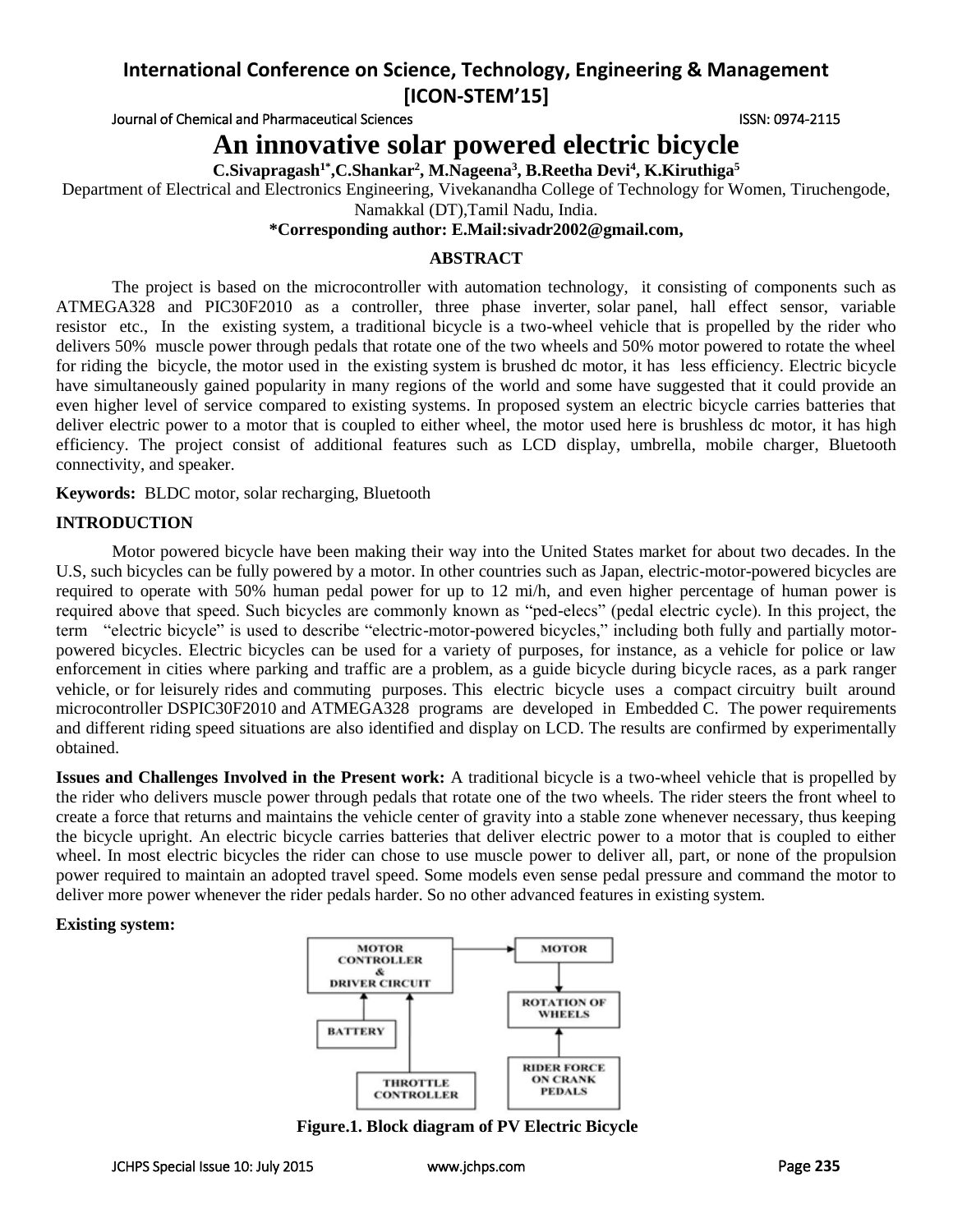#### JCHPS Special Issue 10: July 2015 [www.jchps.com](http://www.jchps.com/) Page **236**

# **International Conference on Science, Technology, Engineering & Management [ICON-STEM'15]**

#### Journal of Chemical and Pharmaceutical Sciences **ISSN: 0974-2115** ISSN: 0974-2115

**Scope and Objectives of the Present Work:** The aim of this project is based to reduce pedal force from the human and riding the bicycle by using solar charged battery. It can be self-energized easily.

**Formulation of the Problem:** In existing system brushed dc motor has been used.Expensive battery has been used as battery source. No self-energization. No extra features. Simulation result is carried out in MATLAB platform.

**Methodology of Present Work:** Rheostat variable resistor control method is used to control the speed of the vehicle. Solar panel is implemented for charging the battery. Hub motor is implemented, the "Hall Effect" sensor is inbuilt. Embedded C tool is adopted.

#### **Present Work:**



# **Figure.2. Proposed Solar Bicycle**

**Experimental Work – Details:** The bicycle itself had no gear and therefore before the motor may draw up to 40A with a 36V battery for 20kms. Since then, the conception of the electric bicycle became possible and sensible. Because the years progress, additional and additional electrical bicycles were made with varied driving mechanisms. The electrical bicycle offers a cleaner various to travel short-to-moderate distances instead of driving a petrol/diesel-powered automotive. The value of crude has multiplied considerably over the past few years and it looks to be no turning back, the electrical bicycle could be a project which will promote each cleaner technology also as a lesser dependence on oil. It'll run on clean power with the flexibility to recharge the battery three separate ways: through the 120V AC wall supply, by generating power through the pedals of bicycle dynamo and by solar-cell generative power. Fashionable electrical bicycles integrate many inventions from technology and style, significantly within past year. The Speed will be sensed and feed back to the PIC Controller. Battery and Speed will be indicated in LCD display using ATMEGA Controller.





**Figure.3. Photograph of Front Elevation** 

## **RESULTS AND DISCUSSIONS**

This e-bicycle is used for police or law enforcement in cities where parking and traffic are a problem. It can be used as personal transporter inside the colleges and schools. This Electric Bicycle run in an efficient manner with the voltage of 37V for 20 km. The Battery level can be displayed in a LCD display and its eco-friendly. It has extra features like mobile charging capacity, Bluetooth and roof facility.